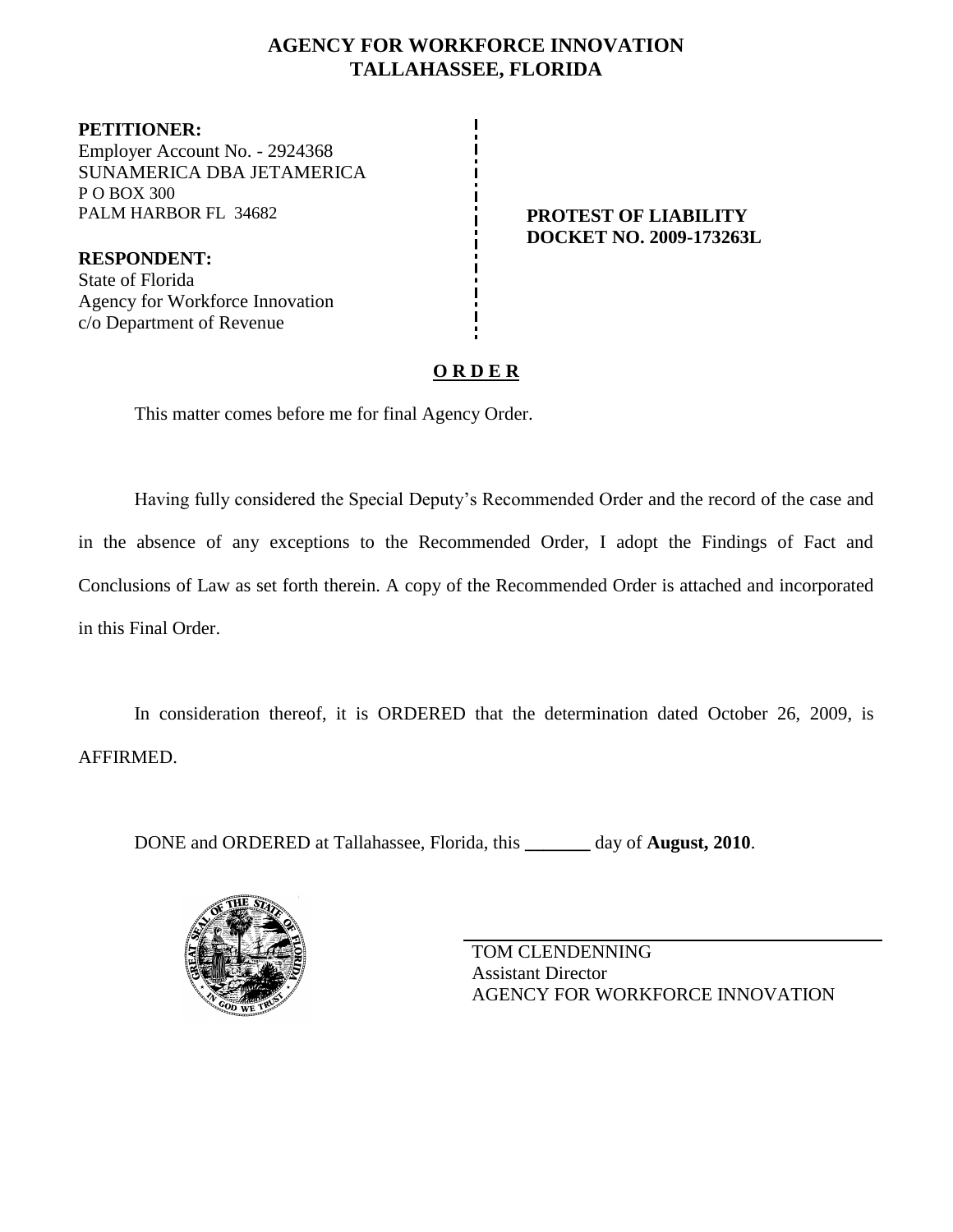MSC 345 CALDWELL BUILDING 107 EAST MADISON STREET TALLAHASSEE FL 32399-4143

### **PETITIONER:**

Employer Account No. - 2924368 SUNAMERICA DBA JETAMERICA STEVE SCHOEN P O BOX 300 PALM HARBOR FL 34682

> **PROTEST OF LIABILITY DOCKET NO. 2009-173263L**

## **RESPONDENT:**

State of Florida Agency for Workforce Innovation c/o Department of Revenue

# **RECOMMENDED ORDER OF SPECIAL DEPUTY**

## TO: Director, Unemployment Compensation Services Agency for Workforce Innovation

This matter comes before the undersigned Special Deputy pursuant to the Petitioner's protest of the Respondent's determination dated October 26, 2009.

After due notice to the parties, a telephone hearing was held on May 25, 2010. The Petitioner, represented by the Petitioner's Chairman of the Board, appeared and testified. The Petitioner's former bookkeeper and the Petitioner's former Vice President of Airline Services appeared and testified. The Respondent, represented by a Department of Revenue Tax Specialist II, appeared and testified. The Joined Party appeared and testified.

The record of the case, including the recording of the hearing and any exhibits submitted in evidence, is herewith transmitted. Proposed Findings of Fact and Conclusions of Law were not received.

#### **Issue:**

Whether services performed for the Petitioner by the Joined Party and other individuals working as reservation specialists constitute insured employment pursuant to Sections 443.036(19), 443.036(21); 443.1216, Florida Statutes, and if so, the effective date of the liability.

Whether the Petitioners corporate officers received remuneration for employment which constitutes wages, pursuant to Sections 443.036(21), (44), Florida Statutes; Rule 60BB-2.025, Florida Administrative Code.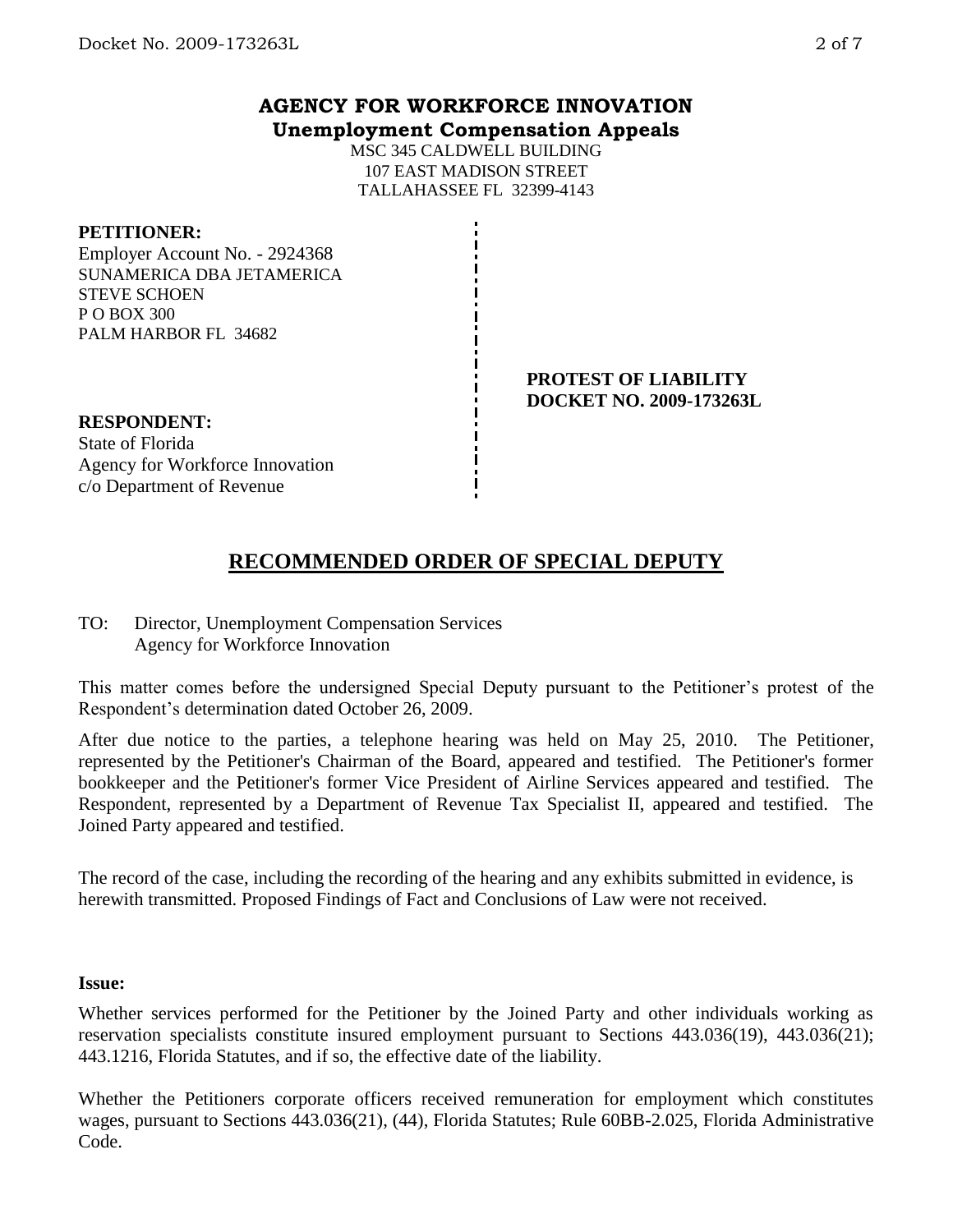### **Findings of Fact:**

- 1. The Petitioner is a corporation which was formed on July 30, 2008, to operate a business as a charter airline. The Petitioner began preliminary operations on March 1, 2009. The preliminary operations included scheduling flights and taking reservations from passengers. Although the Petitioner had flights scheduled no flights ever occurred and the Petitioner ceased operations on or about August 1, 2009.
- 2. Three of the Petitioner's corporate officers were active in the operation of the business and were paid wages by the Petitioner. The Petitioner's Vice President of Airline Services received a salary of \$3,600 per month beginning in March 2009.
- 3. The Joined Party responded to an employment advertisement for the position of Reservation Specialist and was interviewed and hired by the Petitioner. The Joined Party began work on March 2, 2009. At the time of hire the Joined Party was required to complete *Form I-9, Employment Eligibility Verification* and *Form W-4, Employee's Withholding Allowance Certificate.* The Joined Party was required to sign a *Job Description* and an *Employment Agreement for Confidential Employees.* The Petitioner provided the Joined Party with the Petitioner's *Employee Personnel Policies* which the Joined Party was required to read and sign.
- 4. The Petitioner classified all employees as either regular employees or temporary employees. The Petitioner defined a regular employee as an employee who is hired without a specific termination date. Temporary employees were defined by the Petitioner as employees whose position at the time of hire was for a short-term period. Regular full time employees worked forty hours per week and were entitled to all fringe benefits including holiday pay, paid vacations, and medical benefits after six months of employment. The Joined Party was hired to be a full time employee without a specific termination date. The Petitioner assigned the Joined Party to work Tuesday through Saturday from 8 AM until 4 PM with a thirty minute unpaid lunch break. The Joined Party's beginning rate of pay was \$8.00 per hour.
- 5. The Employment Agreement required the Joined Party to devote all of the Joined Party's time, attention, and energies to the business interests of the Petitioner and prohibited the Joined Party from performing services for any other business entity as an employee, contractor, consultant, advisor, officer, or director if those services would interfere with the Joined Party's ability to competently perform services for the Petitioner.
- 6. The Joined Party's first four days of work were for training. The Petitioner paid the Joined Party \$8.00 per hour during the training period.
- 7. The Joined Party was required to complete a timesheet recording the times that she reported for work each day and the times that she left work each day.
- 8. The Joined Party worked at the Petitioner's business office location. The Petitioner provided the workspace and all equipment and supplies needed to perform the work including a computer and telephone. The Joined Party was not required to provide anything in order to perform the work.
- 9. The Joined Party's primary responsibility as a Reservation Specialist was to handle and execute in-coming calls for reservations and bookings and to make out-going calls to notify passengers of schedule changes and cancellations. In addition to the Joined Party the Petitioner hired approximately eight other Reservation Specialists.
- 10. The Petitioner's *Employee Personnel Policies* provide that the Petitioner will conduct a formal performance review of all new employees in the sixth month of their employment and annual performance reviews thereafter. The Policies provide for an employee appeal process to resolve disputes.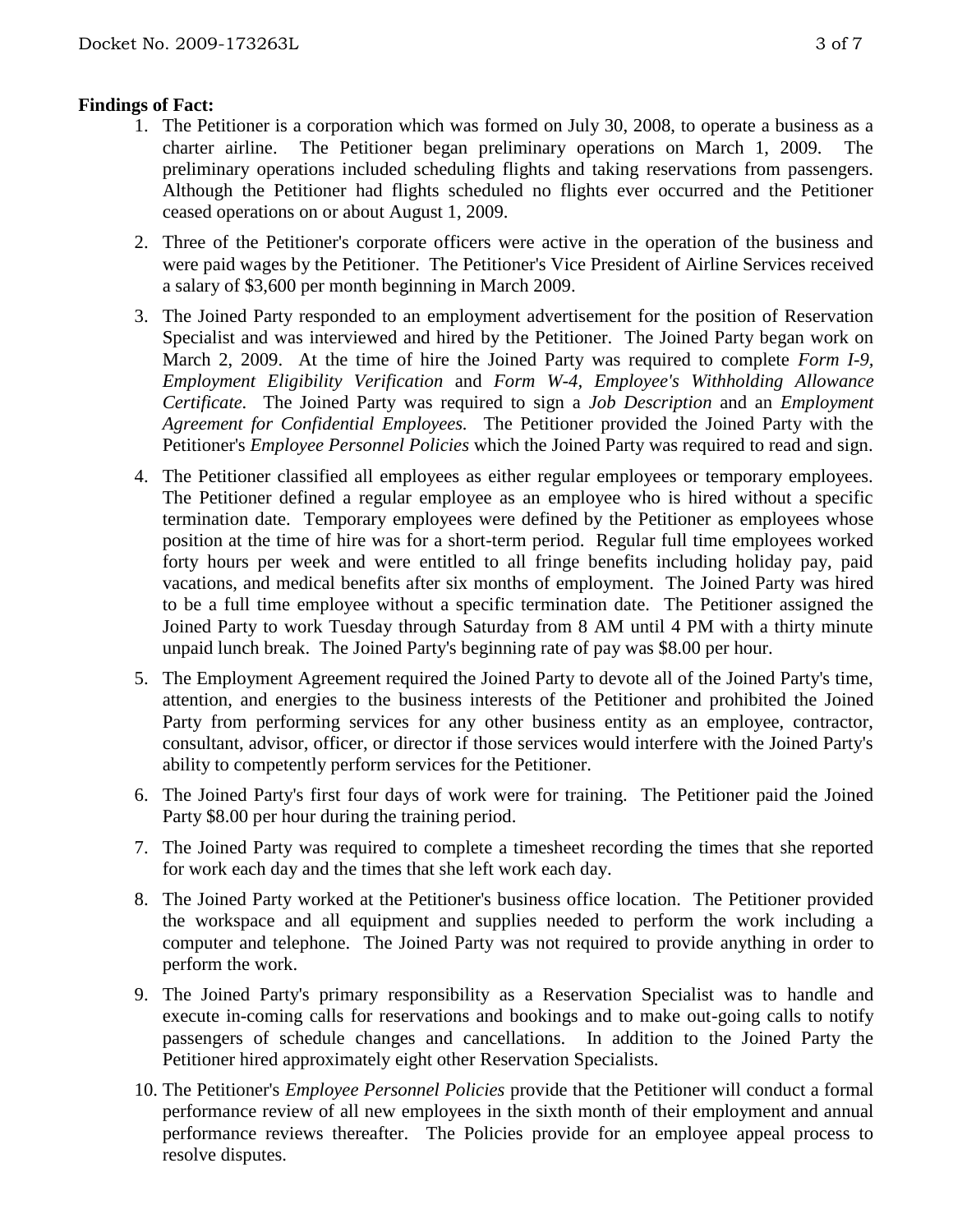- 11. The Joined Party was paid on a bi-weekly basis with the payday on every other Friday. Initially, the rate of pay was \$8.00 per hour. Subsequently, the Petitioner increased the pay rate to \$9.00 per hour and in July 2009 the Petitioner increased the rate of pay to \$10.00 per hour. The Joined Party's paychecks did not show whether or not any taxes were withheld. The Joined Party multiplied the number of hours worked by the hourly rate of pay and determined that the Petitioner had paid her for all of the hours worked without any deductions. On several occasions the Joined Party asked the bookkeepers and accountants who were on the premises about her pay and about whether the amount she received was a net amount after taxes or whether the Petitioner had failed to withhold taxes. The Joined Party never received any answers to her questions.
- 12. The Petitioner did not withhold payroll taxes from the pay of the employees because the Petitioner believed that the Petitioner's future was uncertain until such time as the Petitioner began transporting passengers. The Petitioner intended to withhold payroll taxes beginning with the date the Petitioner transported passengers. The Petitioner did not register with the Florida Department of Revenue for payment of unemployment compensation taxes.
- 13. Either party could terminate the relationship for any reason at any time. The Employment Agreement provides that if the Petitioner terminates the Joined Party the Petitioner will provide two weeks written notice or will pay the Joined Party two weeks base salary in lieu of notice. The Petitioner terminated the Joined Party on or about August 1, 2009, when the Petitioner ceased operations.
- 14. At the end of 2009 the Petitioner reported the Joined Party's wages to the Internal Revenue Service on Form 1099-MISC as nonemployee compensation.
- 15. The Joined Party filed a claim for unemployment compensation benefits effective August 9, 2009. The Joined Party did not receive credit for her wages from the Petitioner and filed a *Request for Reconsideration of Monetary Determination.* An investigation was assigned to the Department of Revenue to determine if the Joined Party was entitled to credit for her wages received from the Petitioner. On October 26, 2009, the Department of Revenue issued a determination holding that Reservation Specialists, including the Joined Party, performing services for the Petitioner are the Petitioner's employees retroactive to January 1, 2009. The determination also held that corporate officers are statutory employees of the Petitioner, and as such, their wages are reportable. The Petitioner filed a timely protest.

### **Conclusions of Law:**

- 16. The issue in this case, whether services performed for the Petitioner constitute employment subject to the Florida Unemployment Compensation Law, is governed by Chapter 443, Florida Statutes. Section 443.1216(1)(a)2., Florida Statutes, provides that employment subject to the chapter includes service performed by individuals under the usual common law rules applicable in determining an employer-employee relationship.
- 17. The Supreme Court of the United States held that the term "usual common law rules" is to be used in a generic sense to mean the "standards developed by the courts through the years of adjudication." United States v. W.M. Webb, Inc., 397 U.S. 179 (1970).
- 18. The Supreme Court of Florida adopted and approved the tests in 1 Restatement of Law, Agency 2d Section 220 (1958), for use to determine if an employment relationship exists. See Cantor v. Cochran, 184 So.2d 173 (Fla. 1966); Miami Herald Publishing Co. v. Kendall, 88 So.2d 276 (Fla. 1956); Magarian v. Southern Fruit Distributors, 1 So.2d 858 (Fla. 1941); see also Kane Furniture Corp. v. R. Miranda, 506 So.2d 1061 (Fla. 2d DCA 1987).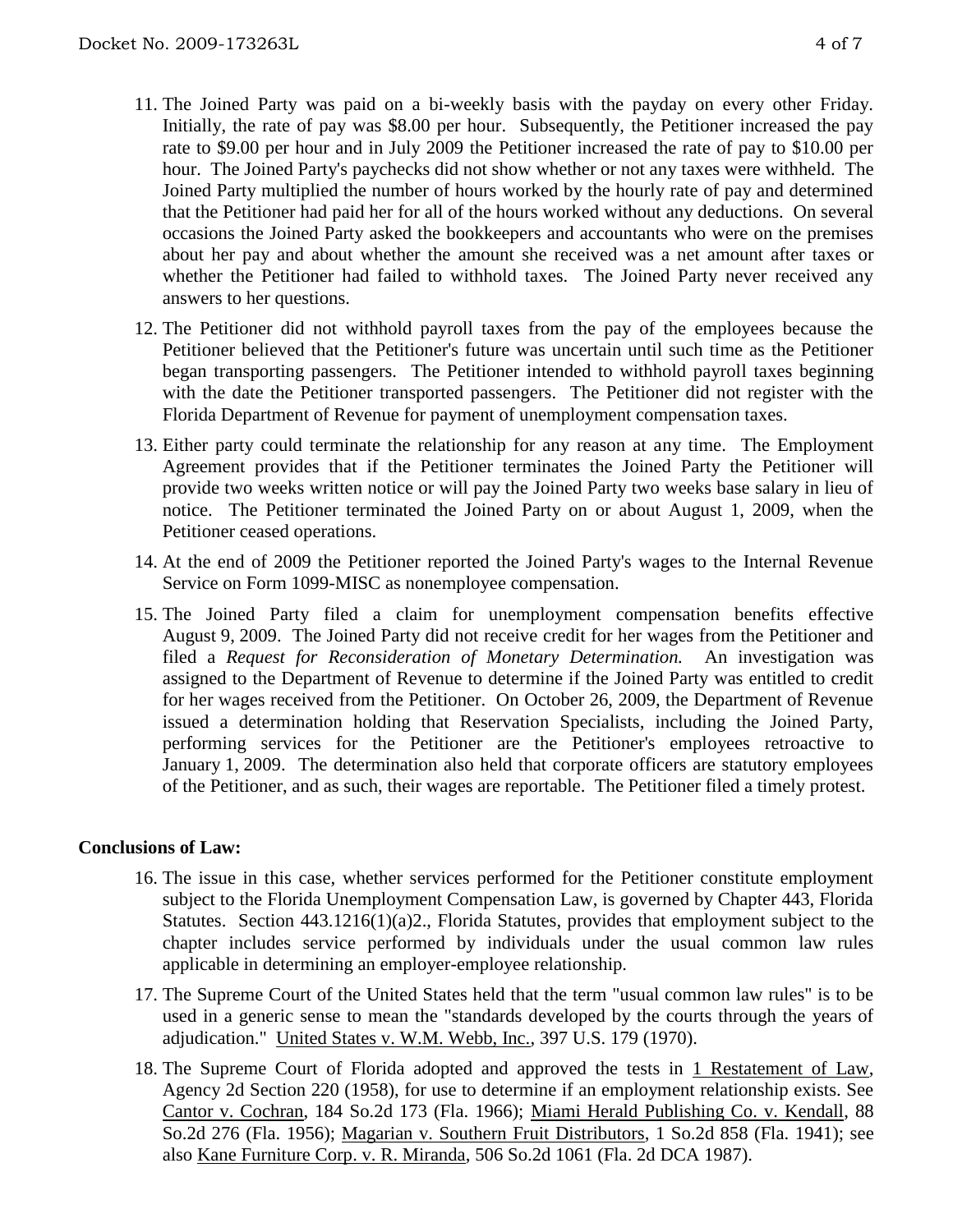- 19. Restatement of Law is a publication, prepared under the auspices of the American Law Institute, which explains the meaning of the law with regard to various court rulings. The Restatement sets forth a nonexclusive list of factors that are to be considered when judging whether a relationship is an employment relationship or an independent contractor relationship.
- 20. 1 Restatement of Law, Agency 2d Section 220 (1958) provides:
- (1) A servant is a person employed to perform services for another and who, in the performance of the services, is subject to the other's control or right of control.
- (2) The following matters of fact, among others, are to be considered:
	- (a) the extent of control which, by the agreement, the business may exercise over the details of the work;
	- (b) whether or not the one employed is engaged in a distinct occupation or business;
	- (c) the kind of occupation, with reference to whether, in the locality, the work is usually done under the direction of the employer or by a specialist without supervision;
	- (d) the skill required in the particular occupation;
	- (e) whether the employer or the worker supplies the instrumentalities, tools, and the place of work for the person doing the work;
	- (f) the length of time for which the person is employed;
	- (g) the method of payment, whether by the time or by the job;
	- (h) whether or not the work is a part of the regular business of the employer;
	- (i) whether or not the parties believe they are creating the relation of master and servant;
	- (j) whether the principal is or is not in business.
- 21. Comments in the Restatement explain that the word "servant" does not exclusively connote manual labor, and the word "employee" has largely replaced "servant" in statutes dealing with various aspects of the working relationship between two parties.
- 22. In Department of Health and Rehabilitative Services v. Department of Labor & Employment Security, 472 So.2d 1284 (Fla. 1<sup>st</sup> DCA 1985) the court confirmed that the factors listed in the Restatement are the proper factors to be considered in determining whether an employeremployee relationship exists. However, in citing La Grande v. B&L Services, Inc., 432 So.2d 1364, 1366 (Fla.  $1<sup>st</sup>$  DCA 1983), the court acknowledged that the question of whether a person is properly classified an employee or an independent contractor often cannot be answered by reference to "hard and fast" rules, but rather must be addressed on a case-by-case basis.
- 23. The Petitioner does not contend that the Joined Party and other individuals who performed services for the Petitioner as Reservation Specialists were self employed independent contractors. In fact, the Petitioner's Chairman of the Board testified that the *Employment Agreement for Confidential Employees* was a valid Agreement that speaks for itself. The words found in a contract are to be given meaning and are the best possible evidence of the intent of the contracting parties. Jacobs v. Petrino,  $351$  So.2d  $1036$  (Fla. 4<sup>th</sup> DCA 1976). The Agreement clearly establishes an employer/employee relationship.
- 24. The Joined Party's services as a Reservation Specialist were not separate and distinct from the Petitioner's business but were an integral and necessary part of the business. The Petitioner provided everything that was needed to perform the work including the place of work, a computer, and telephones. The Petitioner trained the Joined Party even though the work did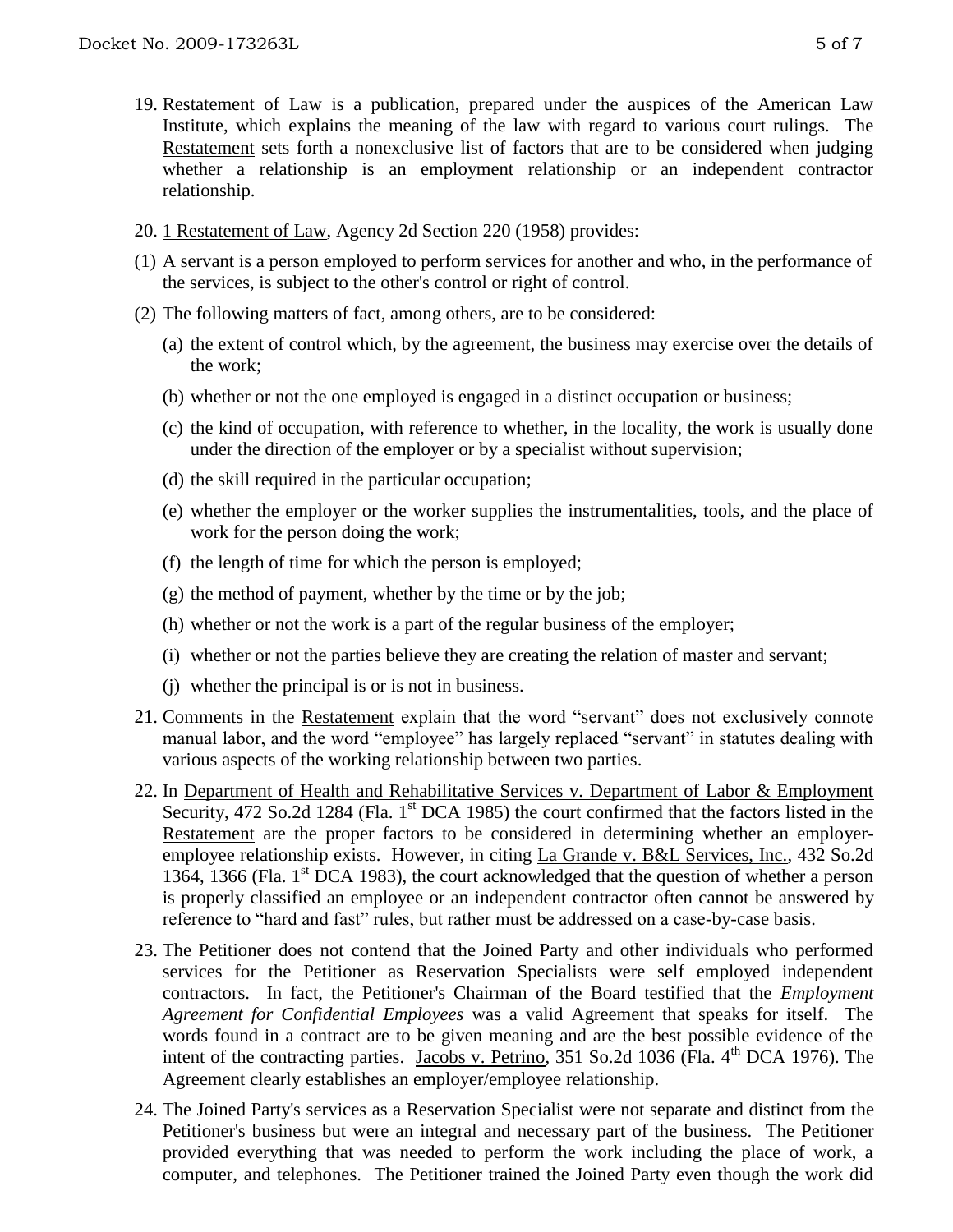not require any special skill or knowledge. The Petitioner determined the rate and method of pay. The Joined Party was paid by time worked rather than by production or by the job. The fact that the Petitioner chose not to withhold payroll taxes from the pay does not, standing alone, establish a nonemployee relationship. The Petitioner required the Joined Party to devote her full time, attention, and energies to the Petitioner's business and prohibited the Joined Party from performing services for others.

- 25. The Petitioner determined what work was performed, when it was performed, where it was performed, and how it was performed. In Adams v. Department of Labor and Employment Security, 458 So.2d 1161 (Fla. 1st DCA 1984), the Court held that if the person serving is merely subject to the control of the person being served as to the results to be obtained, he is an independent contractor. If the person serving is subject to the control of the person being served as to the means to be used, he is not an independent contractor. It is the right of control, not actual control or interference with the work which is significant in distinguishing between an independent contractor and a servant. The Court also determined that the Department had authority to make a determination applicable not only to the worker whose unemployment benefit application initiated the investigation, but to all similarly situated workers. Thus it is concluded that the services performed for the Petitioner by the Joined Party and other individuals as Reservation Specialists constitute insured employment.
- 26. Section 443.1216(1)(a)1., Florida Statutes, provides that the employment subject to the Unemployment Compensation Law includes a service performed by an officer of a corporation.
- 27. Section 443.036(20)(c), Florida Statutes provides that a person who is an officer of a corporation, or a member of a limited liability company classified as a corporation for federal income tax purposes, and who performs services for the corporation or limited liability company in this state, regardless of whether those services are continuous, is deemed an employee of the corporation or the limited liability company during all of each week of his or her tenure of office, regardless of whether he or she is compensated for those services. Services are presumed to be rendered for the corporation in cases in which the officer is compensated by means other than dividends upon shares of stock of the corporation owned by him or her.
- 28. The Petitioner is a corporation. Three corporate officers, including the Chairman of the Board and the Vice President of Airline Services, were active in the operation of the business and were compensated for their services. The corporate officers are stautory employees of the Petitioner and the Petitioner is liable for payment of unemployment compensation taxes on their earnings.
- 29. Section 443.1215, Florida States, provides:
	- (1) Each of the following employing units is an employer subject to this chapter:
		- (a) An employing unit that:
			- 1. In a calendar quarter during the current or preceding calendar year paid wages of at least \$1,500 for service in employment; or
			- 2. For any portion of a day in each of 20 different calendar weeks, regardless of whether the weeks were consecutive, during the current or the preceding calendar year, employed at least one individual in employment, irrespective of whether the same individual was in employment during each day.
- 30. The Vice President of Airline Services testified that his salary from the Petitioner was \$3,600 per month beginning in March 2009. The Vice President's salary for the first calendar quarter 2009 is in excess of \$1,500 and is sufficient to establish the Petitioner's liability for payment of unemployment compensation taxes on all of the Petitioner's employees.